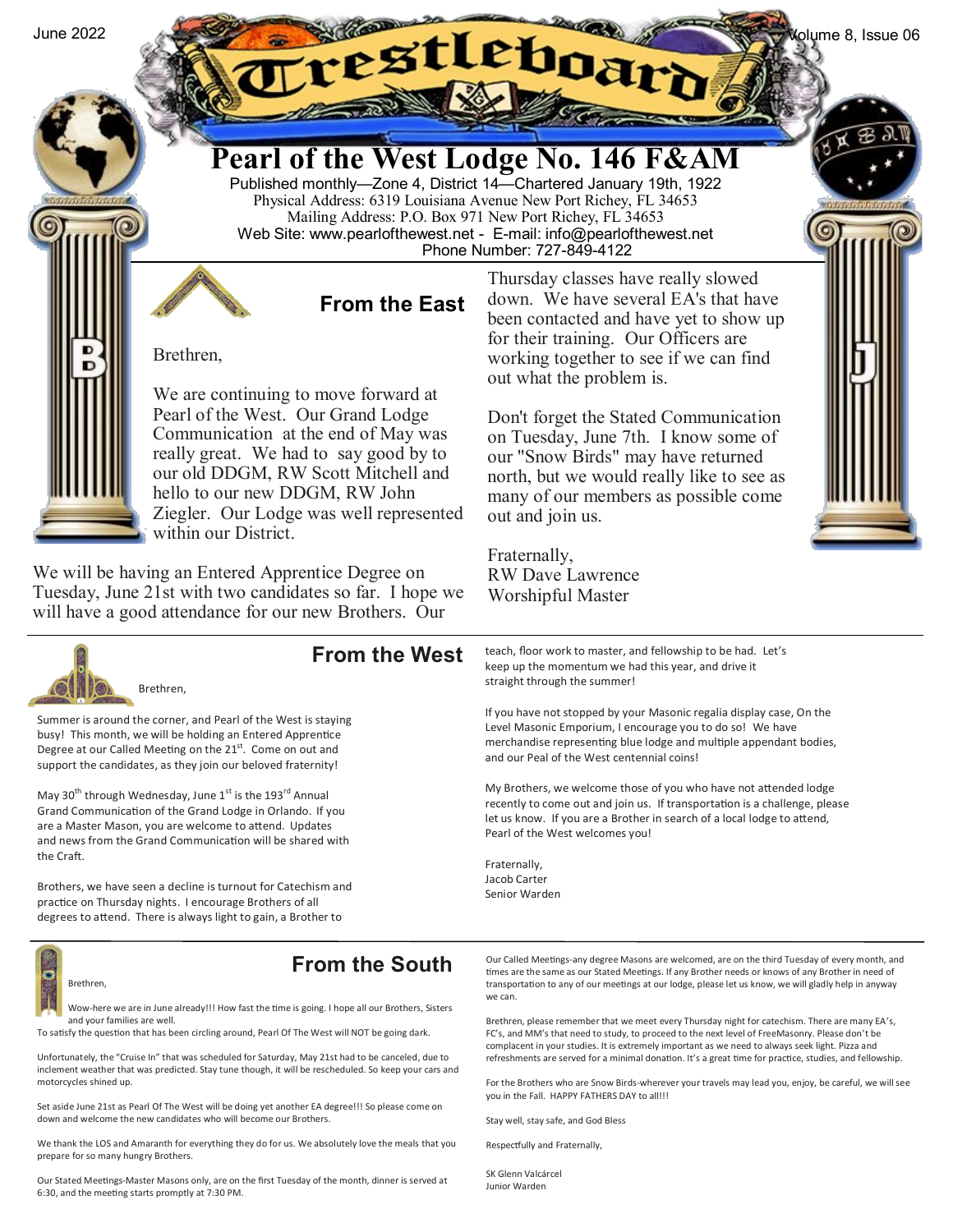

**The code to purchase: Freemasons Tag FQR All of the proceeds from the sale of this tag go directly to the Masonic Home Endowment Inc. Your local Tag Agency should now have these tags in stock. Please get yours when it is time to renew your tag.**

**Help your Masonic Home.**

## MASONIC HOME OF FLORIDA Caring for Masonic Families For Over 100 Years

Situated along the shores of St. Petersburg's Coffee Pot Bayou, the Masonic Home is considered one of the premier retirement facilities in the State of Florida. The Home offers comprehensive healthcare services designed to fit your needs.

- Florida Masons and those from other states are welcome to apply
- Qualified members of the Order of the Eastern Star (OES) are eligible to apply
- Wives, widows and mothers of qualified Masons are also invited to apply
- Both private pay and life care plans are available
- Assisted Living and Skilled Care all under one roof
- Meals and activities included
- Waterfront dock and gazebo
- Masonic activities on site

# Call Toll Free 1-866-868-6749 3201 1st Street NE, St. Petersburg, FL 33704 www.masonichomeofflorida.org

Owned and operated by

The Most Worshipful Grand Lodge of Free and Accepted Masons of Florida

**BROTHERS STUDYING EA CATECHISM**

**BROTHER STUDYING FC CATECHISM** 

**BROTHER STUDYING MM CATECHISM** 

A TRADITION OF CARING

Masonic Home



**DISTRICT 14 MASTERS AND WARDENS ASSOCIATION**

Monthly meeting will be held at Brotherhood Lodge No. 375 on June 15th. Memorial Lodge will open at 6:00 pm, dinner will be served at 6:30 pm and the meeting Come out and see what is happening throughout our District and what events are coming up in other lodges.

**Bill Crane Crane Bruce Reinartsen Leonard Slade John Consoli Joe Ferrantelli Gerald Schuldt Richard Funkhouser**

**IN MEMORIAM-2021 IN MEMORIAM-2022**

## **June ANNIVERSARIES Years Date Brother's Name**

59 Years 06/10/1963—Philip Reed 54 Years 06/24/1968—Gary Joiner 50 Years 06/01/1972—Gary Jacobs 44 Years 06/09/1978—Dale Bieber 38 Years 06/21/1984—Jeffrey Mutz 37 Years 06/24/1985—Roger Sarka 34 Years 06/27/1988—Leonardo Lupo 33 Years 06/19/1989—Ronald Evans, Jr. 24 Years 06/26/1998—John Tyrkala, Jr. 22 Years 06/19/2000—Louis Grasso, Jr. 13 Years 06/27/2009—Ryan Dodd 12 Years 06/28/2010—Greg Johnson<br>11 Years 06/23/2011—Jesse Coker<br>09 Years 06/22/2013—John McCarty<br>09 Years 06/22/2013—Anthony Robinson<br>09 Years 06/22/2013—Anthony Straquadine<br>02 Years 06/13/2020—Randall Tolle<br>02 Years 06/1

#### **June BIRTHDAYS Date Brother's Name**

| 06/01-Dale Naismith           |
|-------------------------------|
| 06/02-Jared Wade              |
| 06/06-John Nagy               |
| 06/08-William Hart            |
| 06/10-Leonardo Lupo           |
| 06/11-Nidal Samad             |
| 06/11—Robert Lippman          |
| 06/12-Kenneth Leonard         |
| 06/15-Scott Mitchell          |
| 06/16—Roger Sarka             |
| 06/18-Brian Signore           |
| 06/18-Gudmundur Thorsteinsson |
| 06/26—David Brischler         |